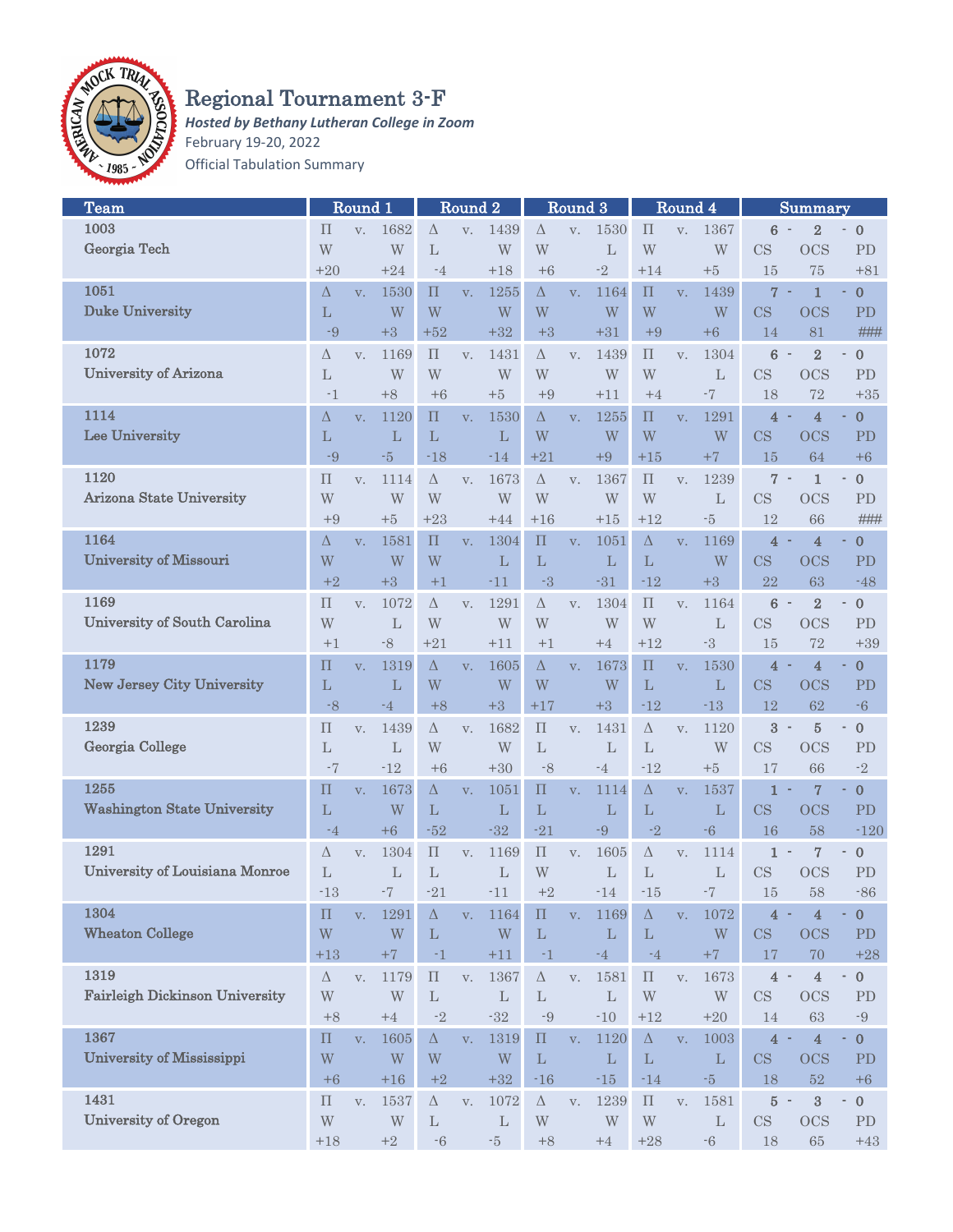## Regional Tournament 3-F Tab Summary

| <b>Team</b>                     |              | Round 1        |       |              | Round 2        |              |              | Round 3        |       |              | Round 4        |       |                | <b>Summary</b>  |              |
|---------------------------------|--------------|----------------|-------|--------------|----------------|--------------|--------------|----------------|-------|--------------|----------------|-------|----------------|-----------------|--------------|
| 1439                            | $\Lambda$    | V.             | 1239  | $\Pi$        | $V_{\cdot}$    | 1003         | $\Pi$        | V <sub>1</sub> | 1072  | $\Lambda$    | V.             | 1051  | 3              | $\overline{5}$  | $\mathbf{0}$ |
| <b>Princeton University</b>     | W            |                | W     | W            |                | $\mathbf{L}$ | $\mathbf{L}$ |                | L     | L            |                | L     | CS             | <b>OCS</b>      | PD           |
|                                 | $+7$         |                | $+12$ | $+4$         |                | $-18$        | -9           |                | $-11$ | -9           |                | $-6$  | 22             | 64              | $-30$        |
| 1530                            | $\Pi$        | V <sub>1</sub> | 1051  | $\Lambda$    | V <sub>1</sub> | 1114         | $\Pi$        | V <sub>1</sub> | 1003  | $\Lambda$    | V <sub>1</sub> | 1179  | 6              | $\overline{2}$  | $\mathbf{0}$ |
| <b>University of Richmond</b>   | W            |                | L     | W            |                | W            | $\mathbf{L}$ |                | W     | W            |                | W     | CS             | <b>OCS</b>      | PD           |
|                                 | $+9$         |                | $-3$  | $+18$        |                | $+14$        | $-6$         |                | $+2$  | $+12$        |                | $+13$ | 21             | 56              | $+59$        |
| 1537                            | Δ            | $V_{\perp}$    | 1431  | $\Pi$        | V.             | 1581         | $\Delta$     | V.             | 1682  | $\Pi$        | V.             | 1255  | 4              | $\overline{4}$  | $\mathbf{0}$ |
| <b>High Point University</b>    | $\mathbf{L}$ |                | L     | $\mathbf{L}$ |                | $\mathbf{L}$ | W            |                | W     | W            |                | W     | CS             | <b>OCS</b>      | <b>PD</b>    |
|                                 | $-18$        |                | $-2$  | $-17$        |                | $-29$        | $+12$        |                | $+9$  | $+2$         |                | $+6$  | 13             | 65              | $-37$        |
| 1581                            | $\Pi$        | $V_{\cdot}$    | 1164  | $\Lambda$    | V.             | 1537         | $\Pi$        | V <sub>1</sub> | 1319  | $\Lambda$    | V.             | 1431  | $\overline{5}$ | 3               | $\mathbf{0}$ |
| Northwestern University         | L            |                | L     | W            |                | W            | W            |                | W     | L            |                | W     | CS             | <b>OCS</b>      | <b>PD</b>    |
|                                 | $-2$         |                | $-3$  | $+17$        |                | $+29$        | $+9$         |                | $+10$ | $-28$        |                | $+6$  | 17             | 67              | $+38$        |
| 1605                            | Δ            | V.             | 1367  | $\Pi$        | V.             | 1179         | $\Delta$     | V.             | 1291  | $\Pi$        | V.             | 1682  | $\mathbf{1}$   | $\overline{7}$  | $\mathbf{0}$ |
| <b>Clemson University</b>       | $\mathbf{L}$ |                | L     | $\mathbf{L}$ |                | $\mathbf{L}$ | $\mathbf{L}$ |                | W     | $\mathbf{L}$ |                | L     | CS             | <b>OCS</b>      | PD           |
|                                 | $-6$         |                | $-16$ | $-8$         |                | $-3$         | $-2$         |                | $+14$ | $-10$        |                | $-15$ | 11             | 59              | $-46$        |
| 1673                            | Δ            | V <sub>1</sub> | 1255  | $\Pi$        | V.             | 1120         | $\Pi$        | V.             | 1179  | $\Delta$     | V.             | 1319  |                | 7               | $\bf{0}$     |
| <b>Radford University</b>       | W            |                | L     | L            |                | L            | L            |                | L     | L            |                | L     | CS             | <b>OCS</b>      | <b>PD</b>    |
|                                 | $+4$         |                | $-6$  | $-23$        |                | $-44$        | $-17$        |                | $-3$  | $-12$        |                | $-20$ | 16             | 54              | $-121$       |
| 1682                            | $\Lambda$    | V.             | 1003  | $\Pi$        | $V_{\cdot}$    | 1239         | $\Pi$        | V.             | 1537  | $\Lambda$    | V.             | 1605  | $\overline{2}$ | $6\phantom{1}6$ | $\mathbf{0}$ |
| <b>Bethany Lutheran College</b> | L            |                | L     | L            |                | L            | L            |                | L     | W            |                | W     | CS             | <b>OCS</b>      | <b>PD</b>    |
|                                 | $-20$        |                | $-24$ | $-6$         |                | $-30$        | $-12$        |                | -9    | $+10$        |                | $+15$ | 14             | 56              | $-76$        |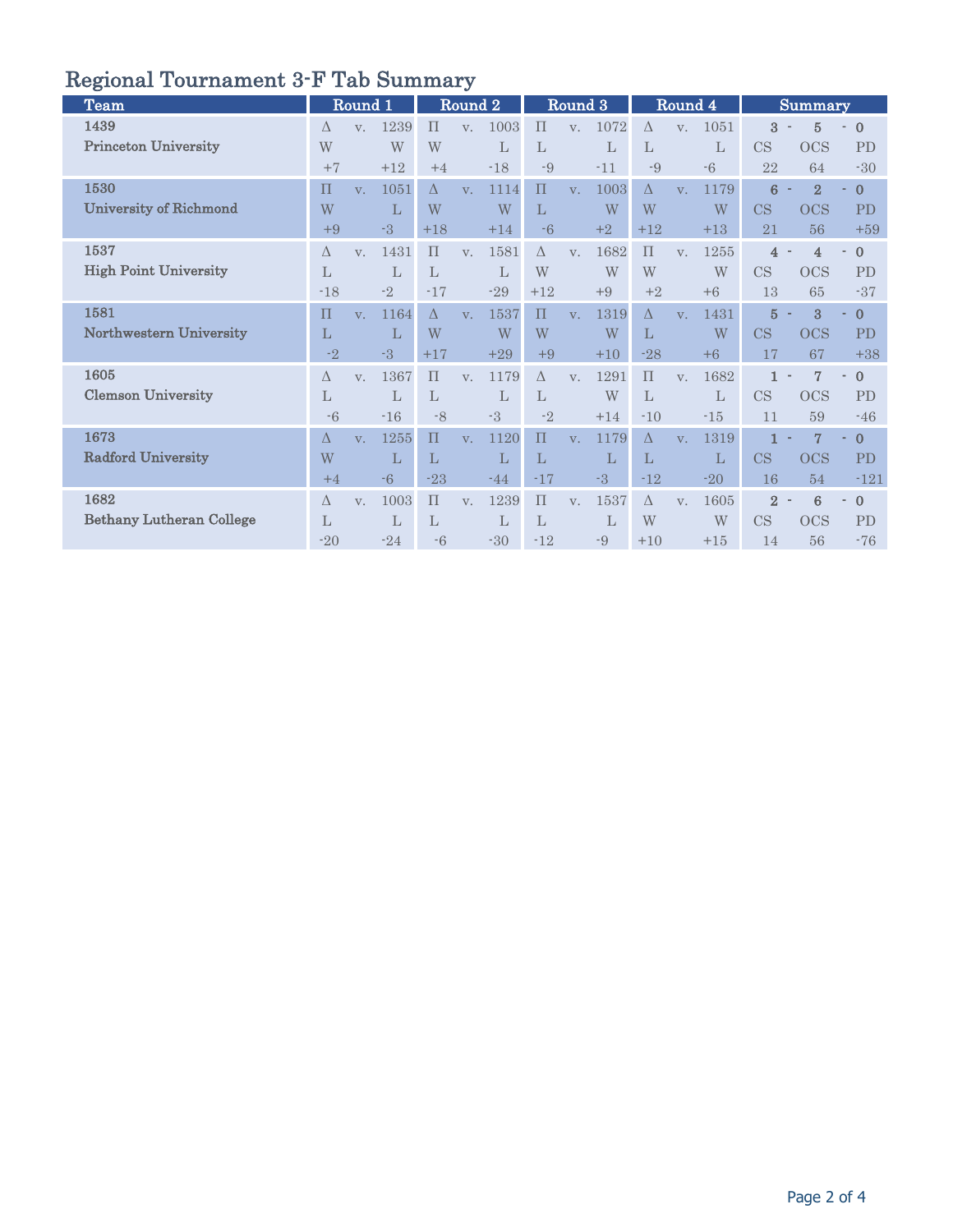#### **Tabulation Room Notes**

7th place after round 3: 4 Wins **AMTA Representatives** Opening coin flip: Tails - Lower  $#$  = Better Rank Round 3 coin flip: Heads - Right Side is Defense

> Johnathan Woodward Clio Sophia Koller

# Outstanding Trial Teams

## Earning bids to the Opening Round Championship Series Tournament ,

| <b>Team</b>              | <b>School</b>                | <b>Record</b>                     |
|--------------------------|------------------------------|-----------------------------------|
| 1051                     | <b>Duke University</b>       | 7 Wins (CS: 14, OCS: 81, PD: 127) |
| 1120                     | Arizona State University     | 7 Wins (CS: 12, OCS: 66, PD: 119) |
| 1530                     | University of Richmond       | 6 Wins (CS: 21, OCS: 56, PD: 59)  |
| 1072                     | University of Arizona        | 6 Wins (CS: 18, OCS: 72, PD: 35)  |
| 1003                     | Georgia Tech                 | 6 Wins (CS: 15, OCS: 75, PD: 81)  |
| 1169                     | University of South Carolina | 6 Wins (CS: 15, OCS: 72, PD: 39)  |
|                          |                              |                                   |
| <b>Honorable Mention</b> |                              |                                   |
| 1431                     | University of Oregon         | 5 Wins (CS: 18, OCS: 65, PD: 43)  |
| 1581                     | Northwestern University      | 5 Wins (CS: 17, OCS: 67, PD: 38)  |

#### **Spirit of AMTA Award**

Awarded to the team that best exemplifies the ideals of honesty, civility and fair play

| 28 | 1673 | <b>Radford University</b>       |                          |
|----|------|---------------------------------|--------------------------|
| 24 | 1682 | <b>Bethany Lutheran College</b> | <b>Honorable Mention</b> |

#### **Outstanding Witnesses**

| <b>Points</b> | <b>Name</b>                 | Team# | <b>School</b>                     |
|---------------|-----------------------------|-------|-----------------------------------|
| $\Pi$ 18      | Katherine Hostal            | 1120  | Arizona State University          |
| $\Pi$ 18      | Olivia Jordan               | 1003  | Georgia Tech                      |
| $\Pi$ 17      | <b>Will Hopkins</b>         | 1581  | <b>Northwestern University</b>    |
| $\Delta$ 17   | <b>Mary Margaret Clouse</b> | 1530  | University of Richmond            |
| $\Pi$ 17      | Kianna Reid                 | 1431  | University of Oregon              |
| $\Pi$ 17      | <b>Tyler Ward</b>           | 1169  | University of South Carolina      |
| $\Delta$ 17   | <b>Bo Wheeler</b>           | 1239  | Georgia College                   |
| $\Delta 16$   | Mia Pepe                    | 1179  | <b>New Jersey City University</b> |
| $\Pi$ 16      | <b>Shauna Drinnon</b>       | 1114  | Lee University                    |
| $\Pi$ 16      | Minjee Kim                  | 1051  | <b>Duke University</b>            |